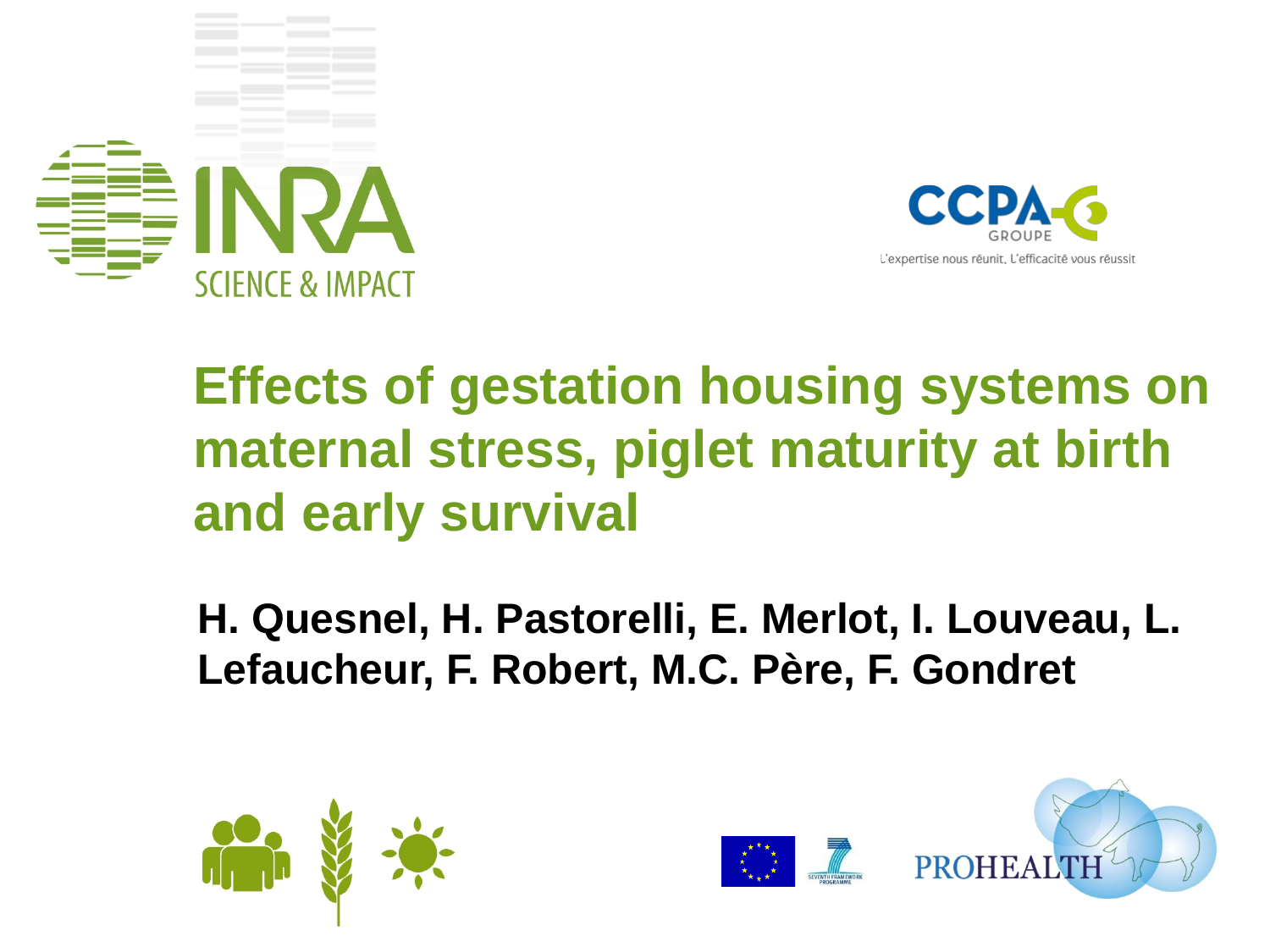# **Maternal stress and piglet neonatal survival**

**In intensive pig husbandry, sow housing and management system can generate maternal stress** *(Merlot et al, 2013).*

**Maternal stress during gestation:** 

- **. has deleterious effects on maternal physiology or health** *(Merlot et al, 2013)*
- **. might increase piglet neonatal mortality** *(Tuchscherer et al, 2002)*

*Underlying hypothesis:* **high concentrations of maternal cortisol during gestation may influence foetal development and maturation through modifications in nutrient partitioning and endocrine regulations in the foetuses** 

**Example 13** thereby altering piglet neonatal survival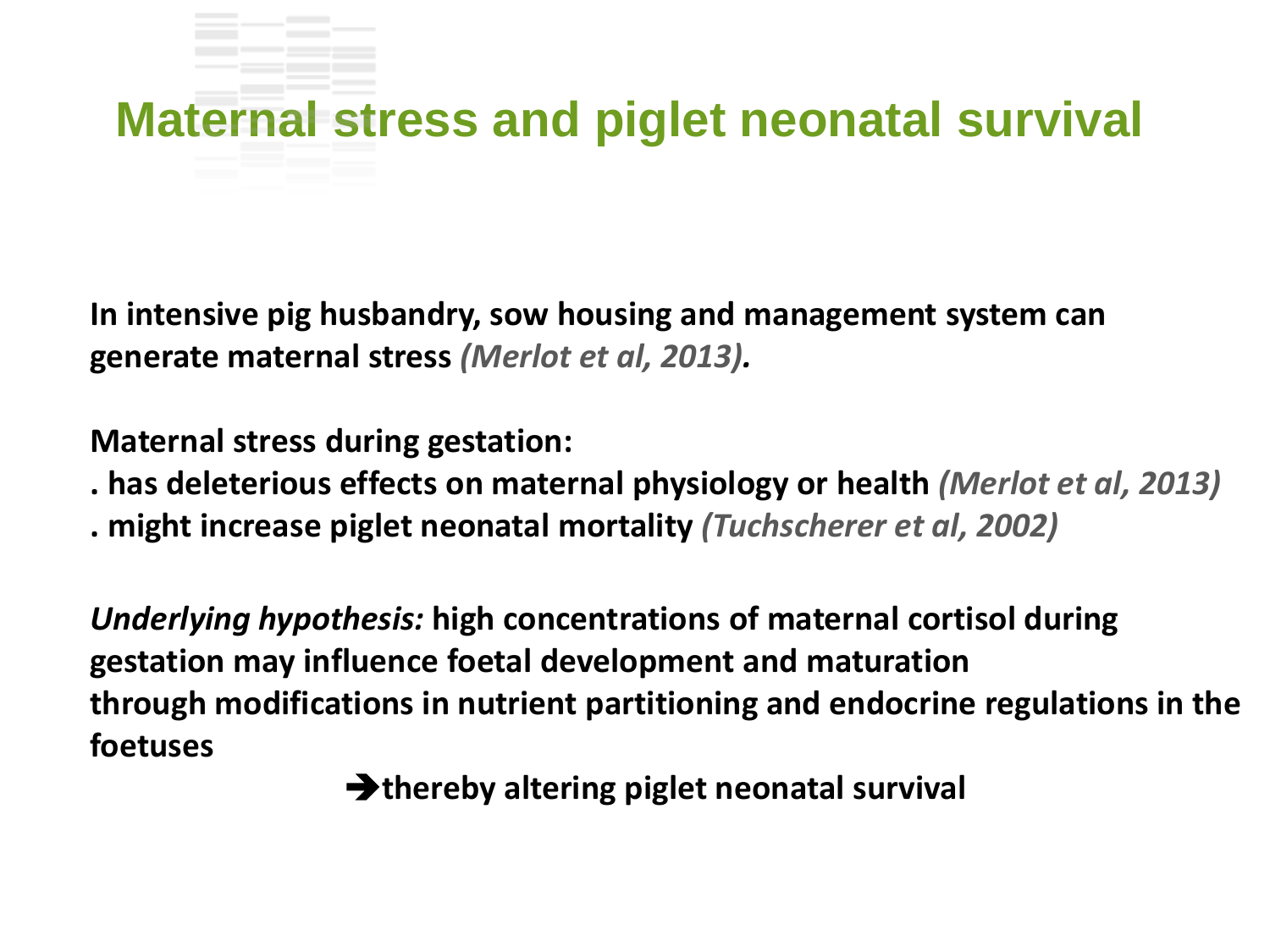



**To compare 2 contrasted housing systems for gestating sows, one system being more stressful than the other one, by investigating \* litter performance \* piglet maturity at birth and survival**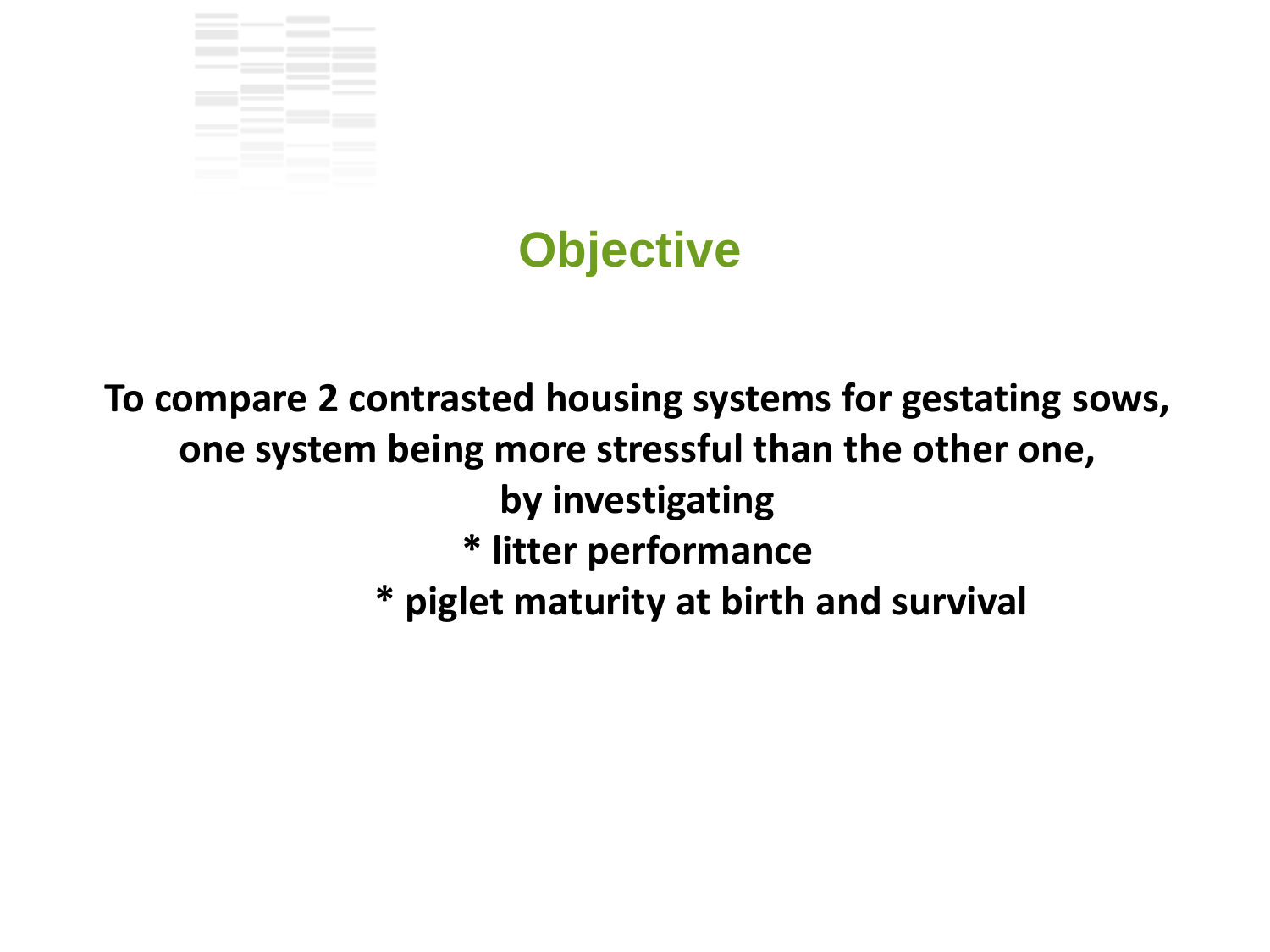#### **Experimental design**



#### **Conventional system on slatted floor, 2.4 m2/sow**

**Enriched system on straw bedding (deep litter), 3.5 m2/sow**



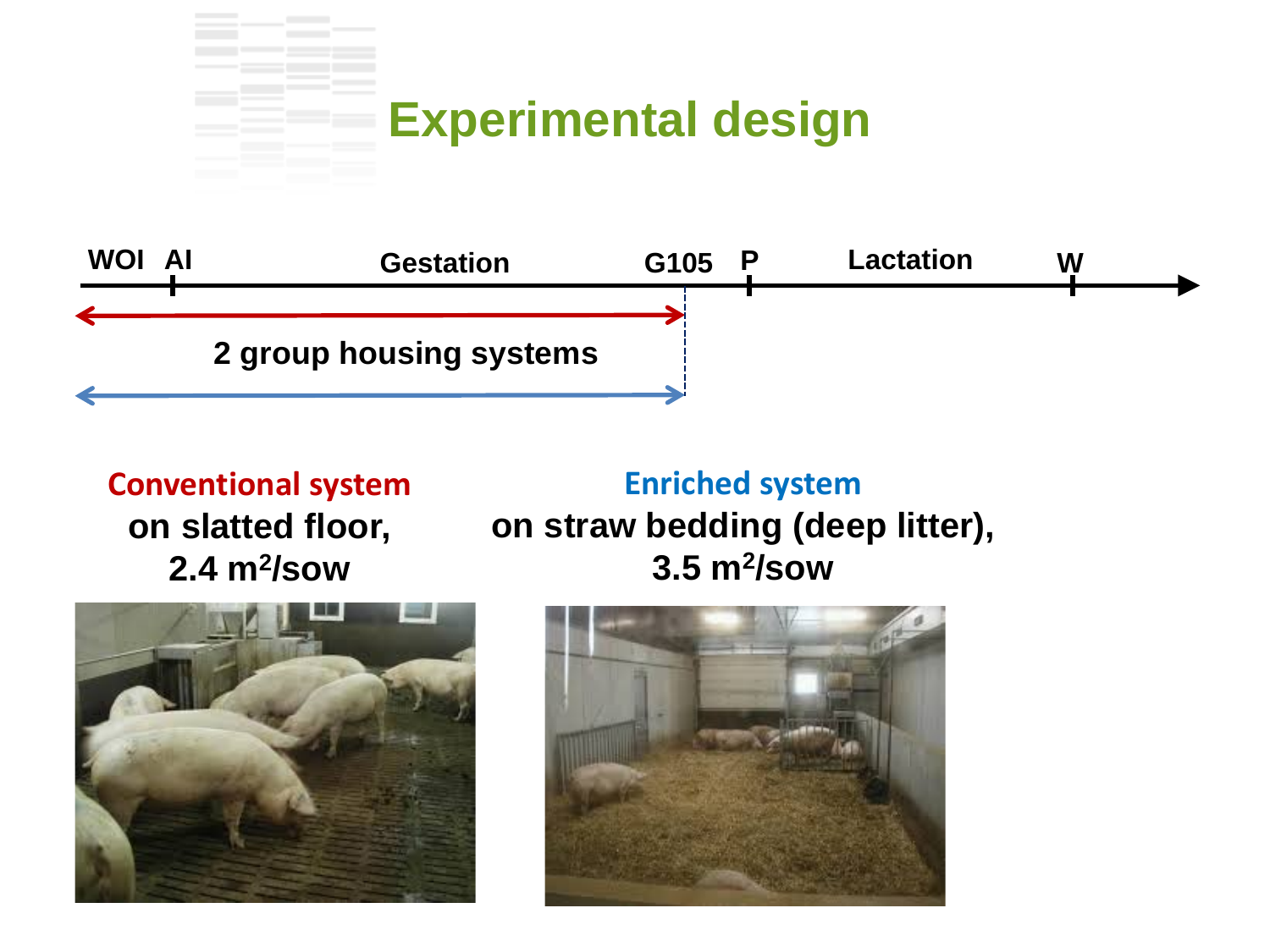#### **Experimental design**







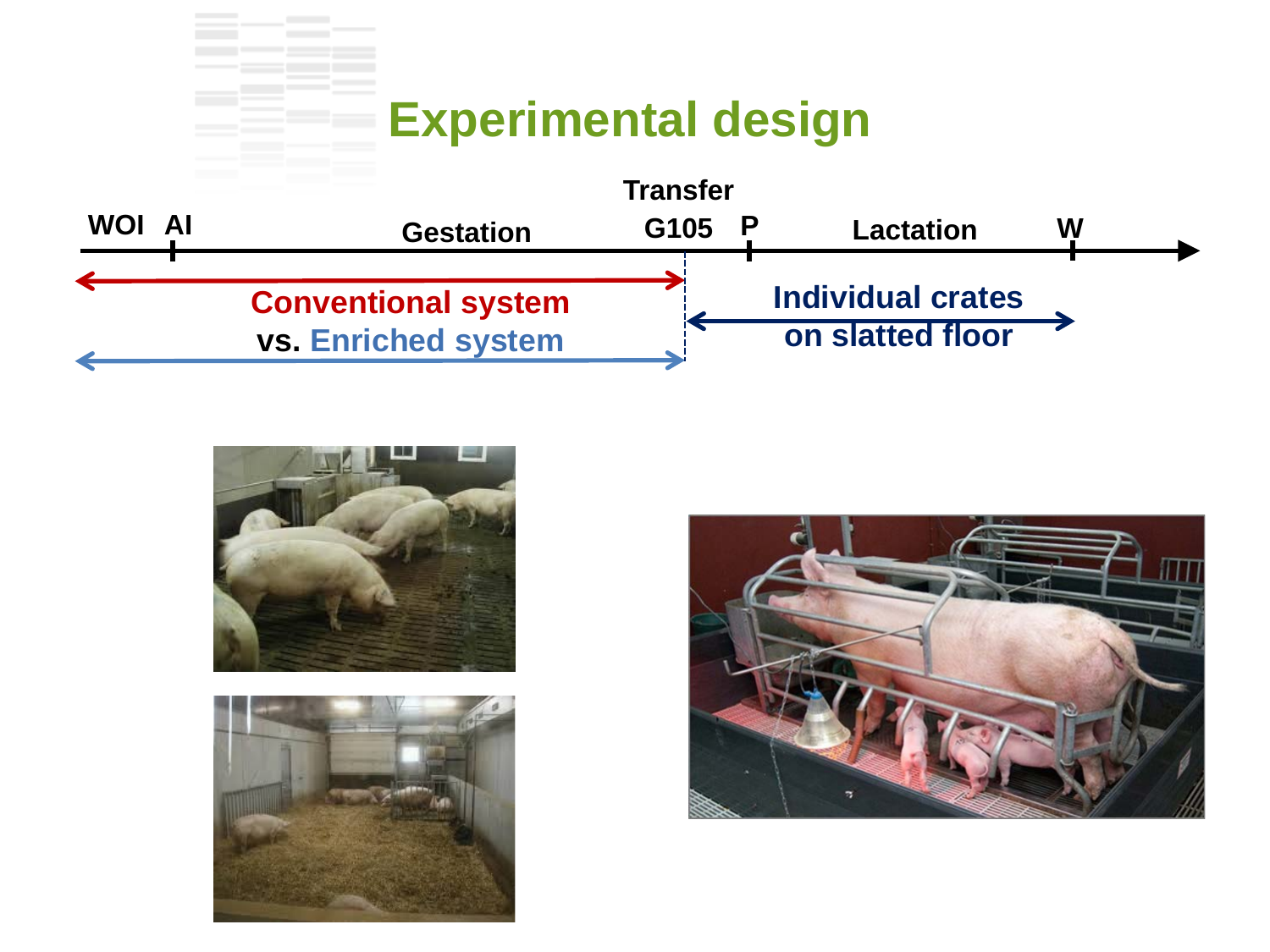#### **Experimental design**



- **106 crossbred Landrace x Large White sows and their litter**
- Piglet mortality : all litters
- Maternal salivary cortisol : all sows
- **Mechanistic study** from birth to weaning : **n = 37 sows and their litter**
- Traits related to piglet physiology and maturity at birth
- Neonatal survival and early growth performance
- Nutritional composition of colostrum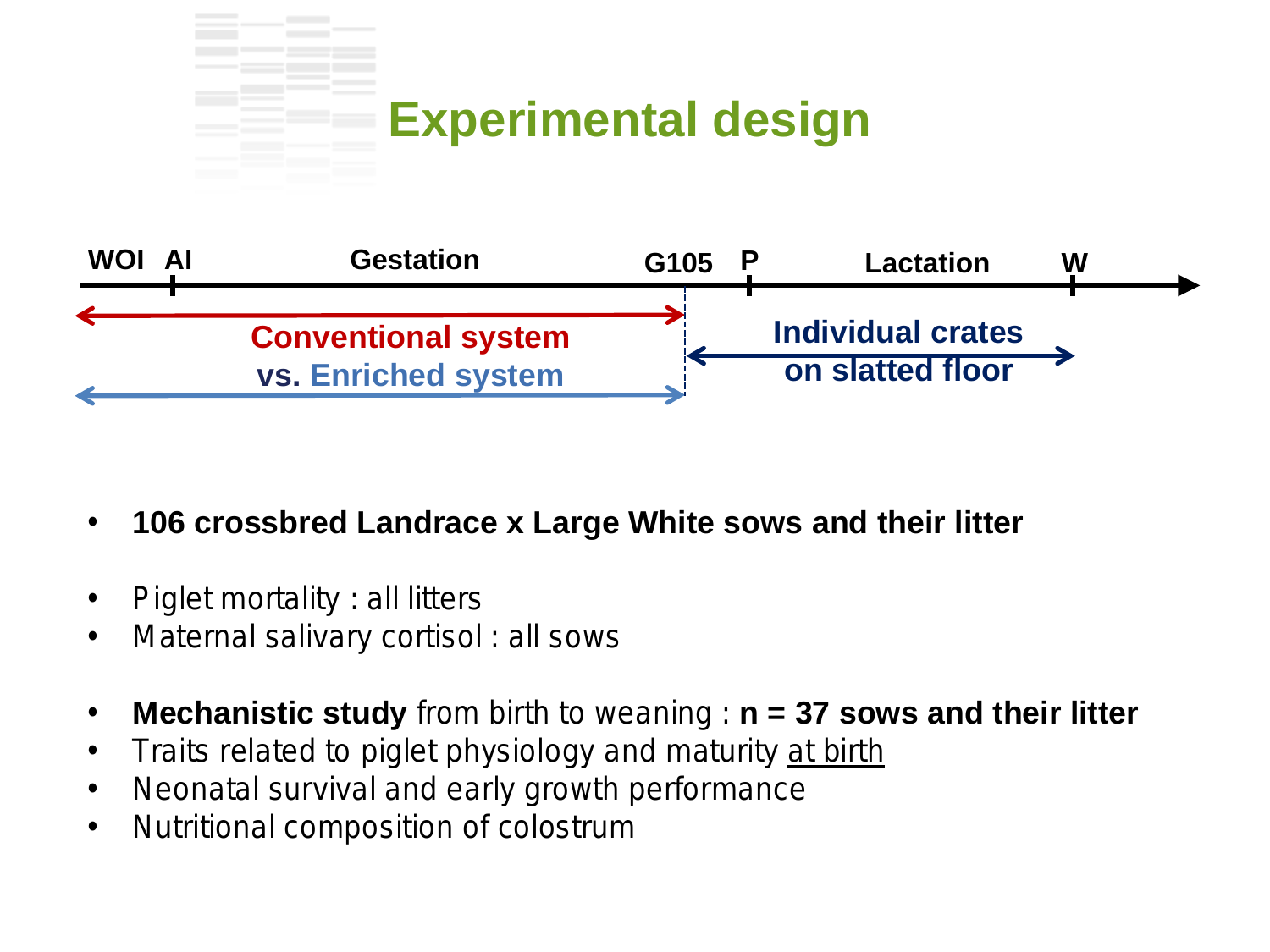### **Greater concentrations of maternal cortisol in the conventional system**





**Days of gestation and lactation**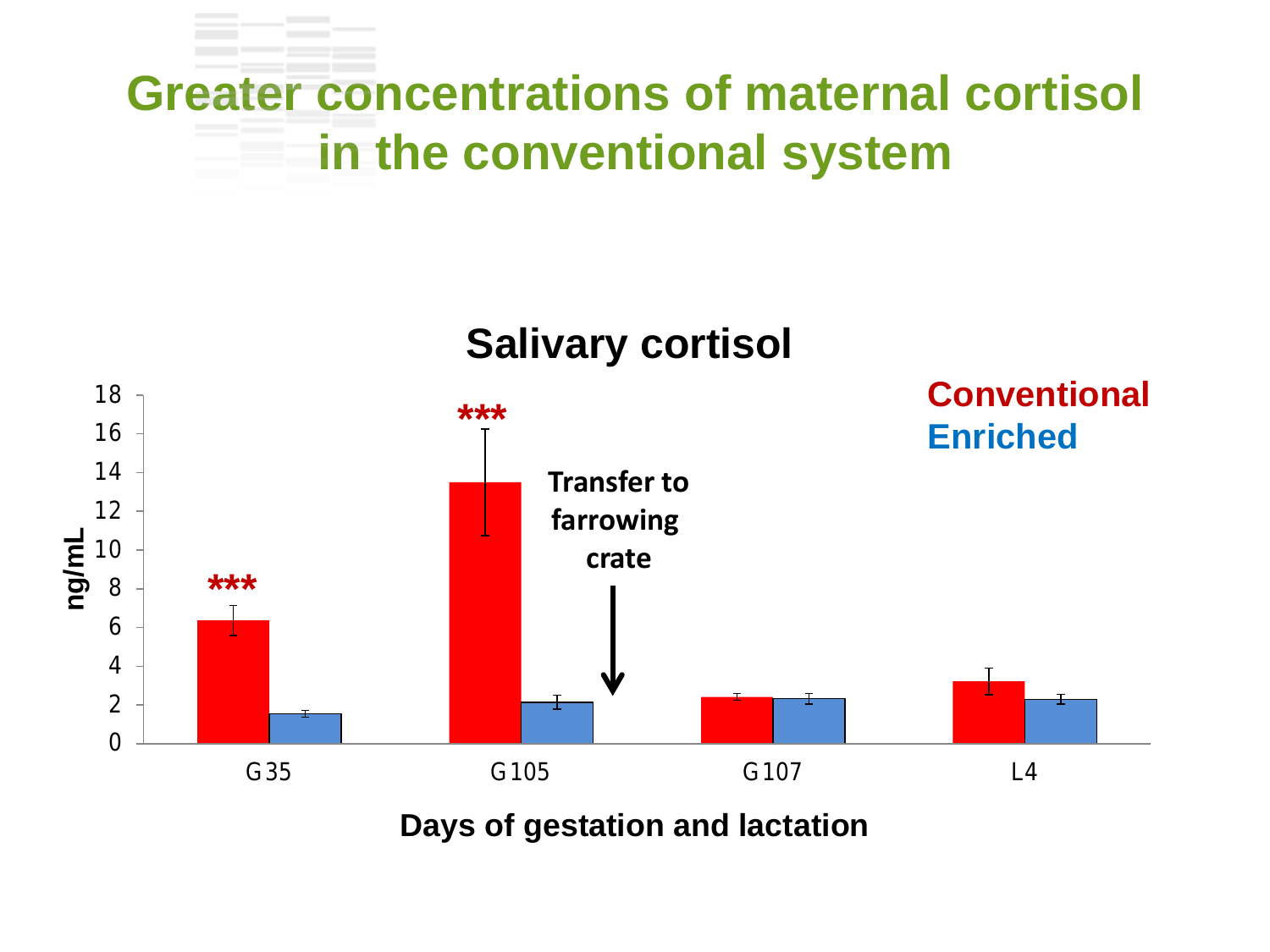#### **Greater rate of piglet mortality in the conventional system**

|                          | <b>System</b>       |                 | <b>Effect</b> |  |
|--------------------------|---------------------|-----------------|---------------|--|
|                          | <b>Conventional</b> | <b>Enriched</b> |               |  |
| No. of litters           | 49                  | 57              |               |  |
| Mortality rates, %       |                     |                 |               |  |
| - At birth               | 8.6                 | 6.5             | 0.07          |  |
| - Early (12 h-72 h pp)   | 13.6                | 6.3             | < 0.001       |  |
| - Late (72 h pp-weaning) | 4.4                 | 4.3             | ns            |  |
| - Overall                | 25.8                | 16.7            | < 0.001       |  |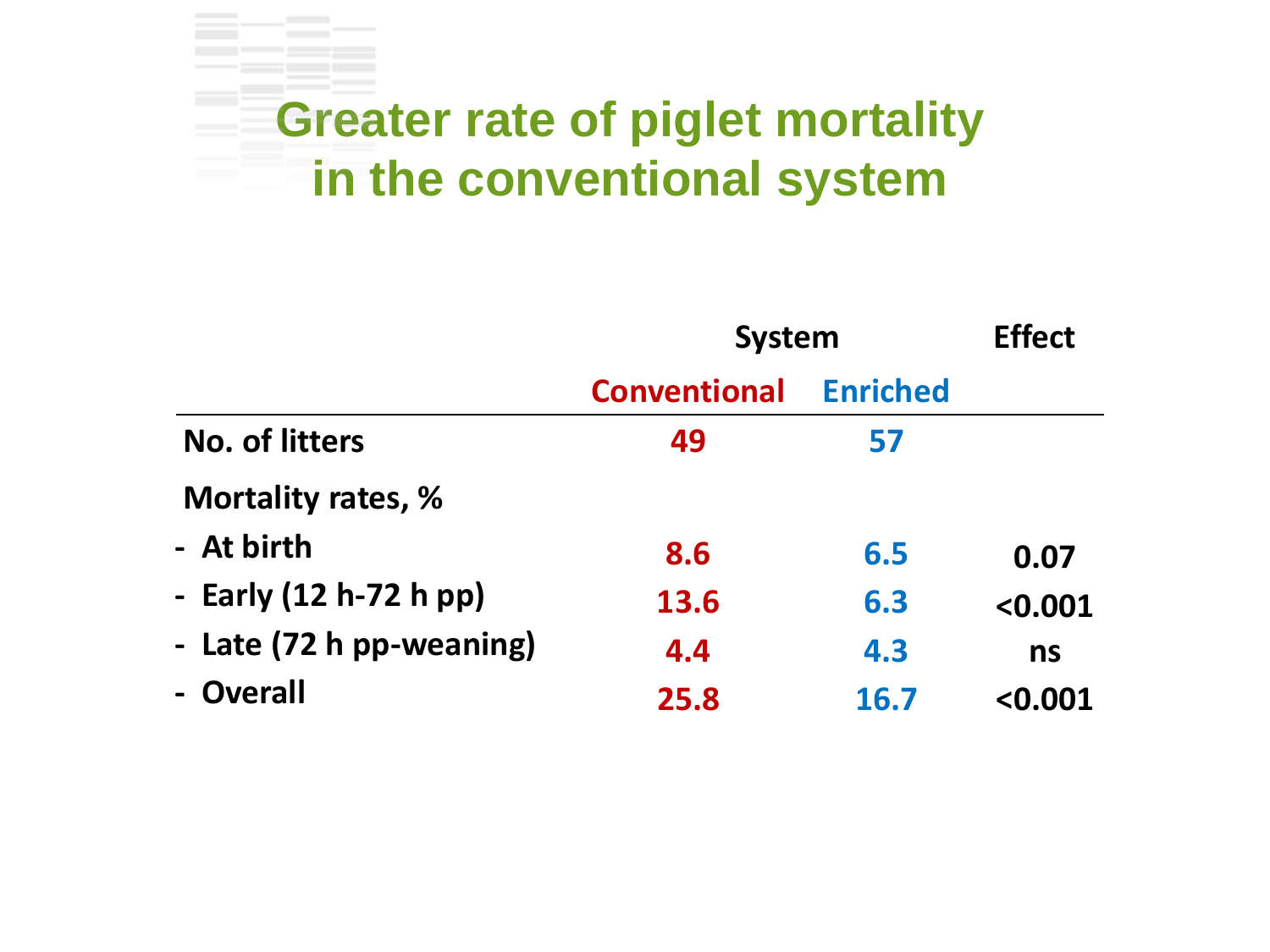### **Piglet characteristics at birth**

#### *18 C litters, 19 E litters*

| All piglets      |                              | <b>System</b> |      | <b>Effect</b> |
|------------------|------------------------------|---------------|------|---------------|
|                  |                              | C             | Е    |               |
|                  | At birth                     |               |      |               |
|                  | - Body weight, kg            | 1.44          | 1.53 | ns            |
|                  | - Length, cm                 | 25            | 26   | 0.08          |
|                  | 1 h after birth              |               |      |               |
|                  | - Rectal temperature, °C     | 36.8          | 37.3 | 0.06          |
| 6 piglets/litter |                              | <b>System</b> |      | <b>Effect</b> |
|                  | <b>Plasma concentrations</b> | C             | Е    |               |
|                  | NEFA, umol/L                 | 19.7          | 19.9 | <b>ns</b>     |
|                  | Lactate, mmol/L              | 5.2           | 5.7  | ns            |
|                  | Albumine, g/L                | 8.7           | 8.5  | ns            |
|                  | Fructose, mmol/L             | 2.6           | 3.2  | ns            |
|                  |                              |               |      |               |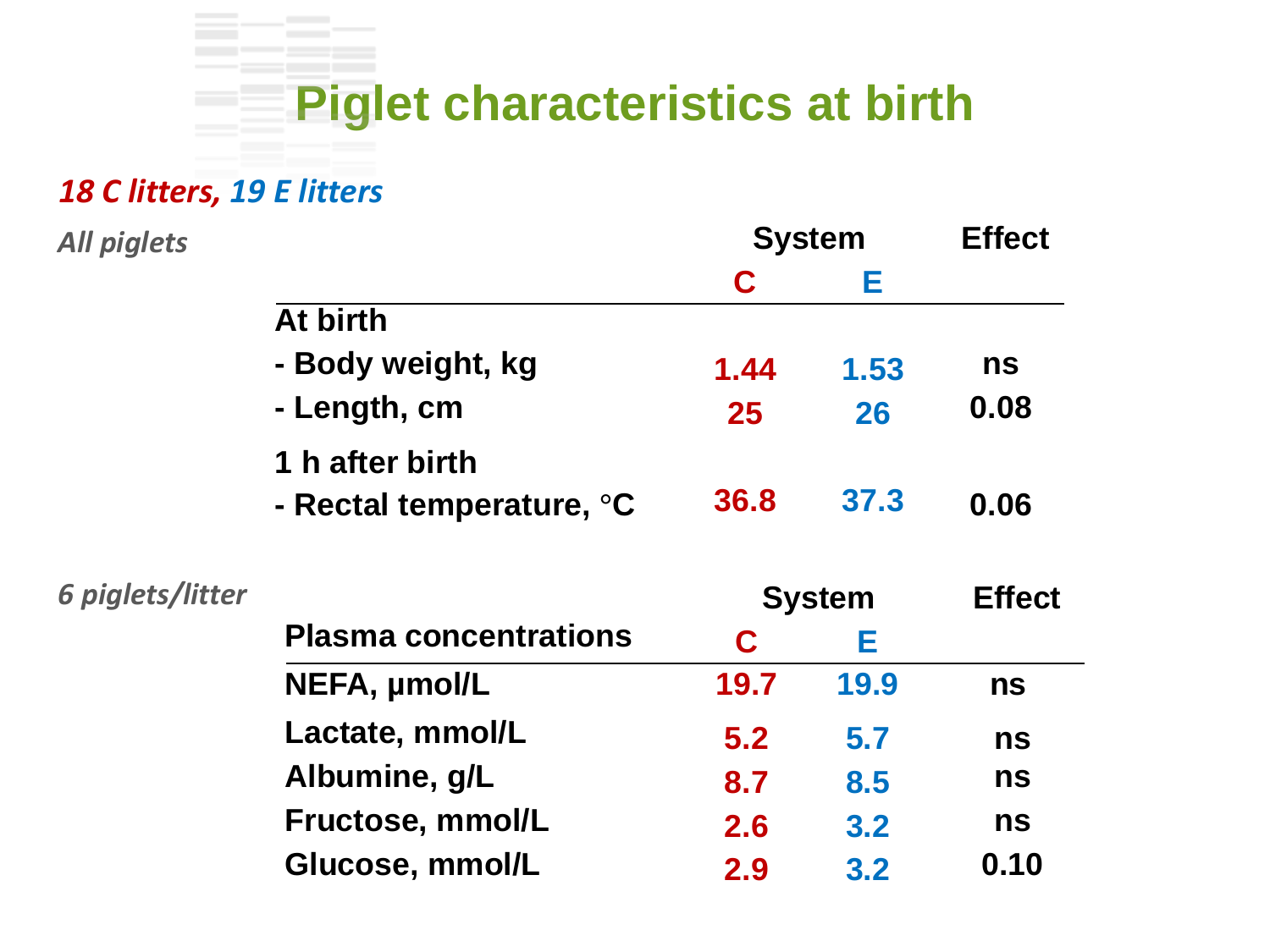

#### *18 C litters, 19 E litters*

| 1 male piglet/litter   |                    | <b>System</b> |      | <b>Effect</b> |
|------------------------|--------------------|---------------|------|---------------|
|                        |                    | C             | Е    |               |
|                        | Body weight, kg    | 1.50          | 1.54 | ns            |
| Organ weight           | Heart, g           | 11.6          | 11.6 | ns            |
|                        | Liver, g           | 45.5          | 47.7 | ns            |
|                        | Kidneys, g         | 10.5          | 10.4 | ns            |
|                        | Gut, g             | 83.4          | 97.0 | 0.06          |
|                        | in % BW            | 5.5           | 6.2  | 0.02          |
|                        |                    | C             | Е    |               |
| <b>Energy reserves</b> | Muscle glycogen, % | 9.9           | 10.8 | 0.02          |
|                        | Liver glycogen, %  | 12.9          | 13.2 | ns            |

 *Piglets from the conventional system were slightly less developed and had lower energy reserves.*

*Other indicators of physiological maturity, including muscle and liver gene expression profiles, did not differ between C and E piglets.*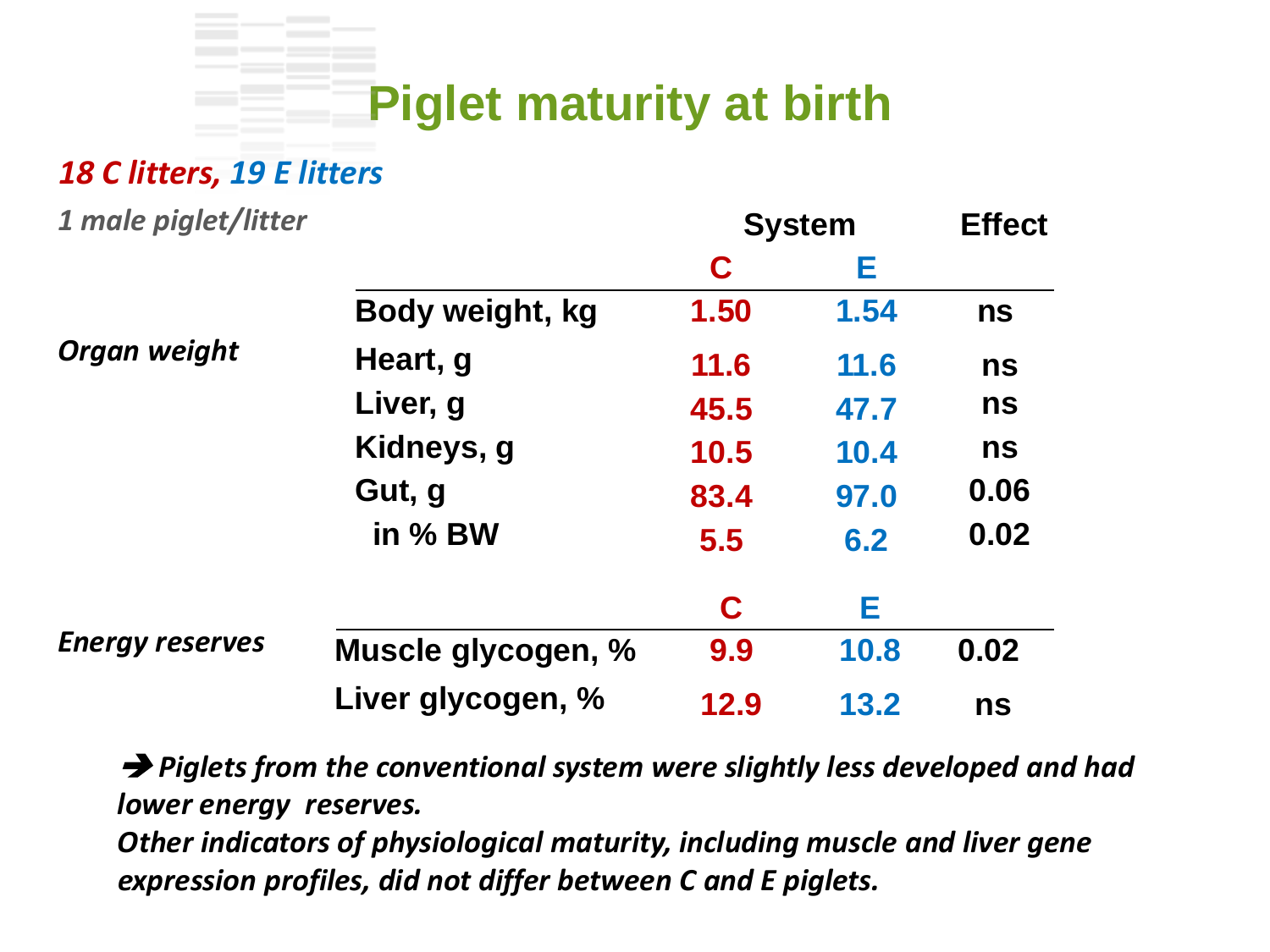### **No significant difference in piglet growth rate during the first 24 h**

*18 C litters, 19 E litters*

|                              | <b>System</b> |        | <b>Effect</b> |
|------------------------------|---------------|--------|---------------|
|                              |               |        |               |
| BW gain from birth to T24, g | <b>82</b>     | $-114$ | ns            |

#### **Nutritional composition of colostrum**

|                    | <b>System</b> |      | <b>Effect</b> |
|--------------------|---------------|------|---------------|
|                    | C             | Е    |               |
| Dry matter, %      | 25.2          | 23.6 | ns            |
| Proteins, %        | 18.1          | 16.5 | 0.07          |
| Lipids, %          | 5.0           | 4.4  | ns            |
| Lactose, %         | 2.5           | 2.6  | ns            |
| Gross Energy, kJ/g | 6.1           | 5.6  | ns            |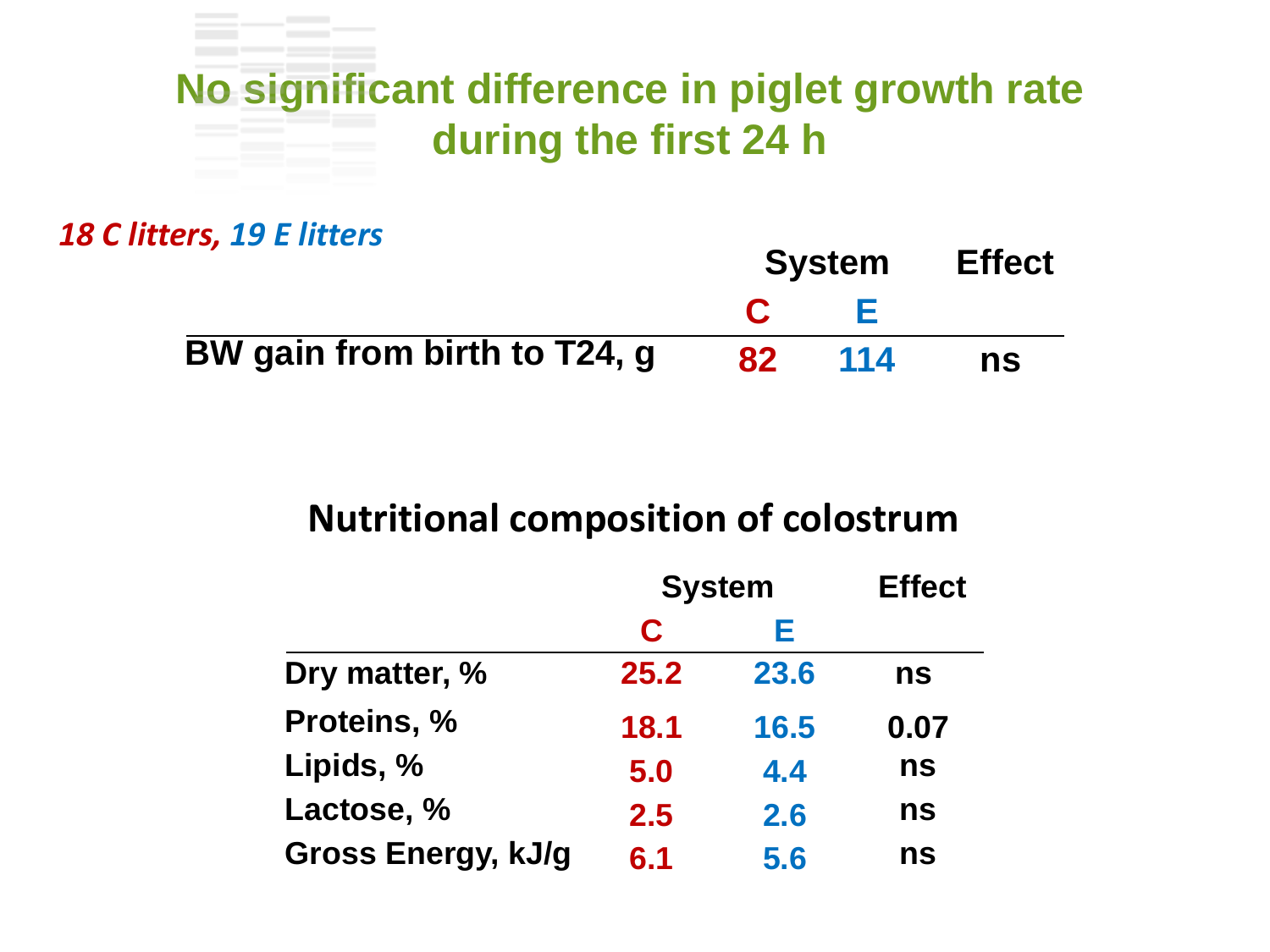

#### **Conclusions**

**The conventional system was:**

- **- stressful for the sows during gestation,**
- **- associated with increased neonatal mortality,**
- **- not associated with a marked reduction in piglet maturity at birth.**

 **It seems unlikely that only one trait altered by the system can be responsible for the large difference in neonatal survival; it is possible that the associations of differences in several traits have contributed to the difference in mortality.**